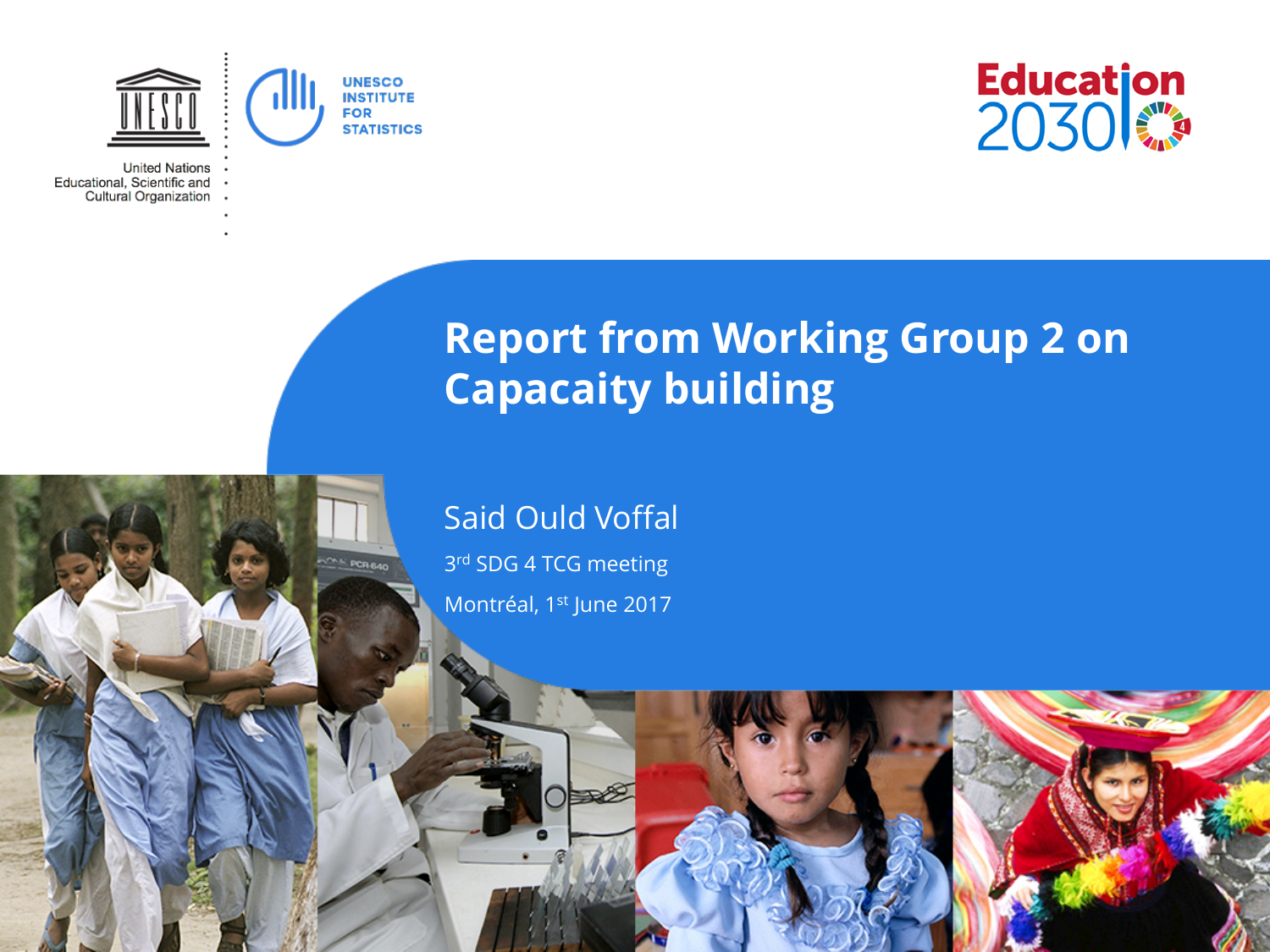

# Membership of the group

**Participation status** 

| Participant name             | <b>Organization/Country</b> | <b>Function in the group</b> | to the 3rd TCG<br>meeting |  |  |
|------------------------------|-----------------------------|------------------------------|---------------------------|--|--|
|                              |                             | Member and Possibly the      |                           |  |  |
| Mr Sir Wonder Masebola       | <b>Botswana</b>             | chair                        | Absent                    |  |  |
| Ms Anna Ericsson             | Sweden                      | Member                       | Present                   |  |  |
|                              |                             |                              |                           |  |  |
| Mr Elly Kamahungye           | Uganda                      | Participant to TCG3 meeting  | Present                   |  |  |
|                              | <b>(CCNGO Coordination</b>  |                              |                           |  |  |
| Ms Rashida Choudhury         | Group)                      | Member                       | Absent                    |  |  |
| Mr Manos Antoninis           | <b>GEMR</b>                 | Member                       | Present                   |  |  |
| Mr Moritz Bilagher           | <b>GPE</b>                  | Member                       | Present                   |  |  |
| Mr Abdelhaq El Hayani        | Morocco                     | Member                       | Absent                    |  |  |
| Mr Jordan Naidoo             | <b>UNESCO HQ</b>            | Co-Chair of the TCG          | Present                   |  |  |
| Mr. Napoleon K. Juanillo Jr. |                             |                              |                           |  |  |
|                              | Philippines                 | Member                       | Present                   |  |  |
| Mr Marc Bernal               | <b>UIS</b>                  | Member and Secretariat       | Present                   |  |  |
| Mr Said Ould Voffal          | <b>UIS</b>                  | Member and Secretariat       | Present                   |  |  |
|                              |                             |                              |                           |  |  |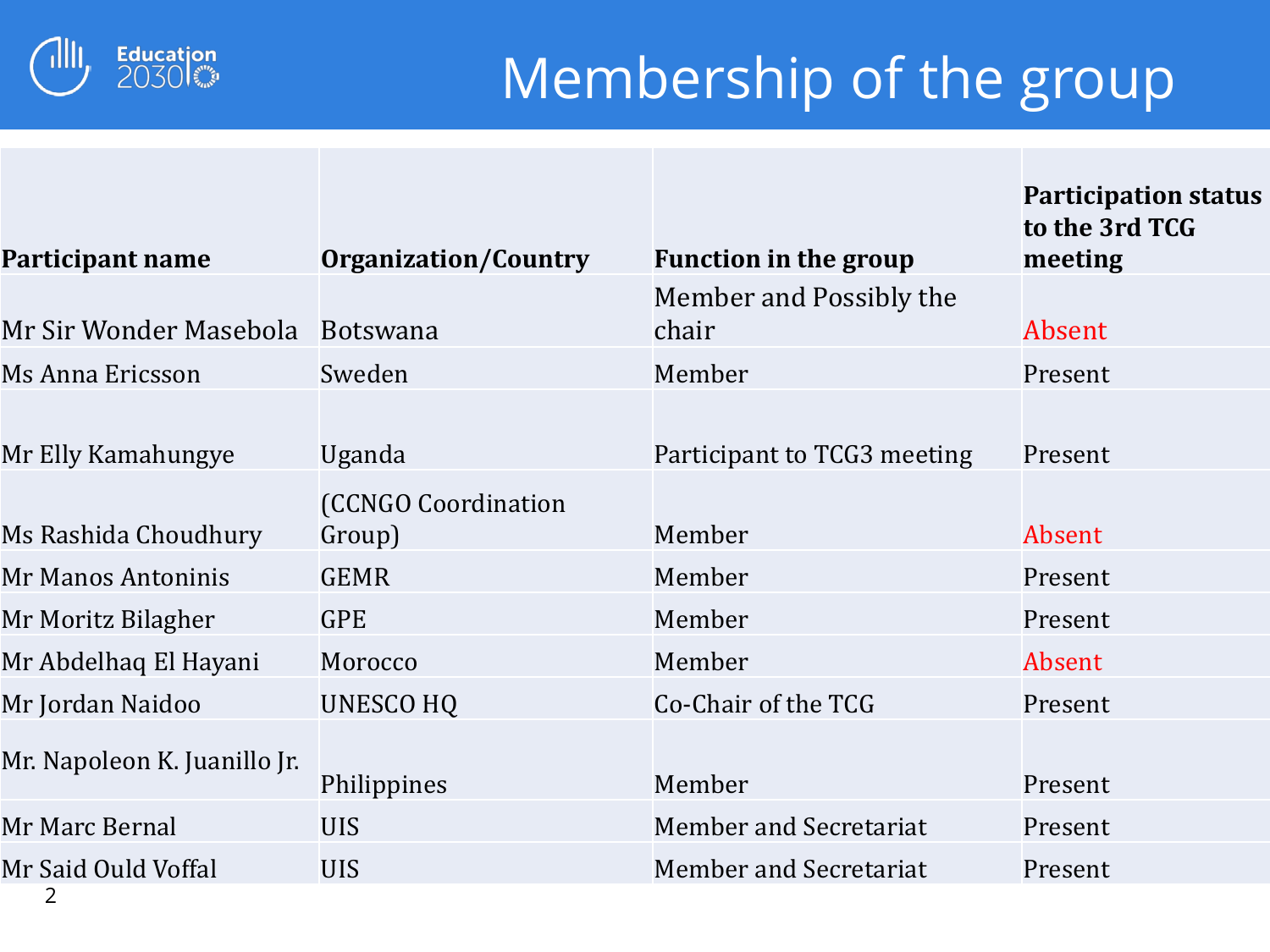

- The Working Group will work under the auspices of the TCG with UIS as secretariat. The secretariat will closely liaise with UNESCO Ed 2030 Support and Coordination. The Working Group will report to the whole TCG group in the meetings.
- It is recommended that the Working Group is chaired by a representative from a Member States (Botswana already expressed interest but this needs to be confirmed)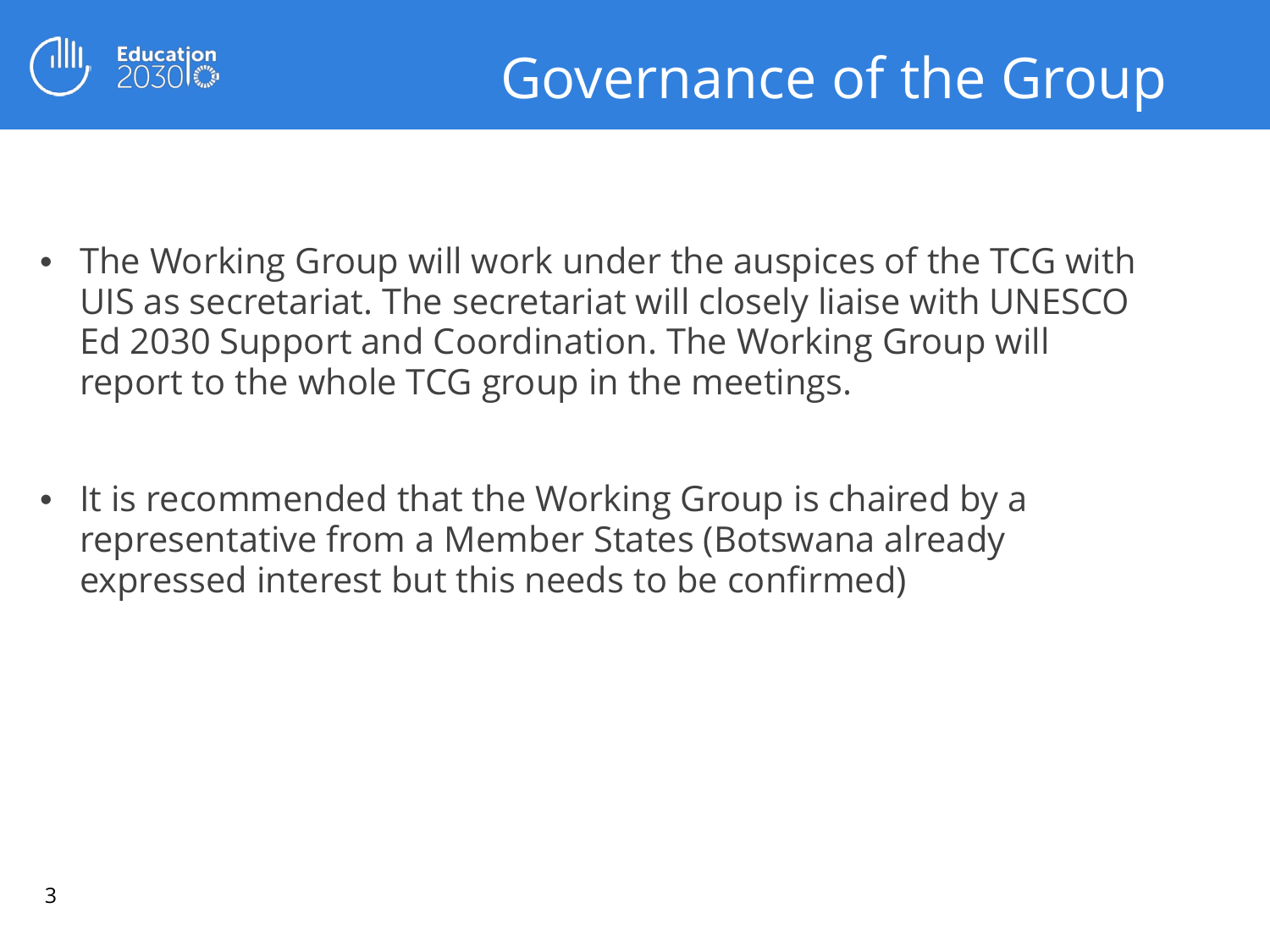

Outputs (ToRs) of the group:

Education<br>2030

1. Produce a framework document that covers the following 3 topics:

- a. An inventory of key areas where national education statistical capacity needs to be developed;
- b. A repository of CD tools for countries to inform their strategies in these areas
- c. Mapping of capacity development initiatives and funding opportunities
- 2. Development of proposed responses to the identified gaps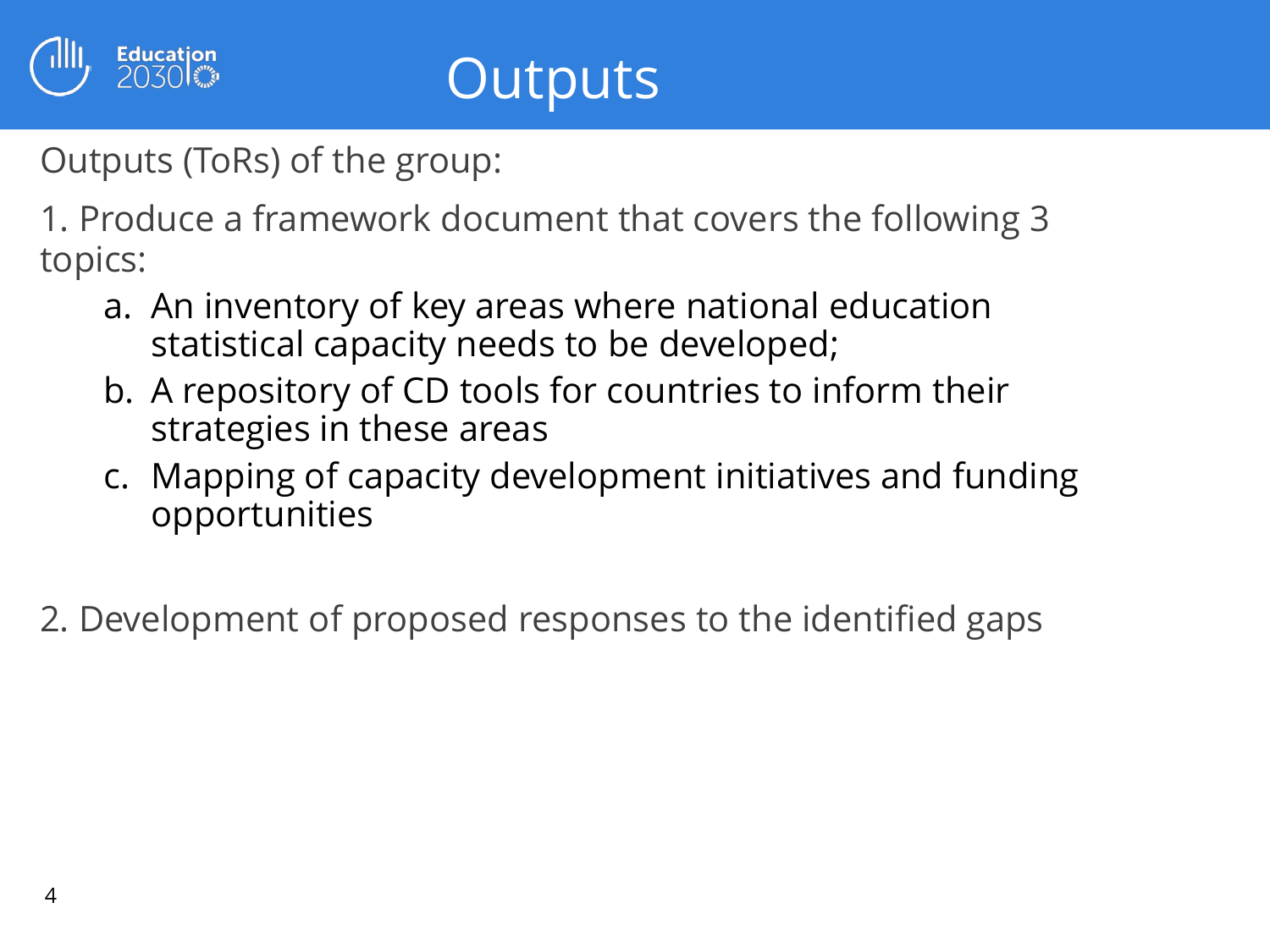

### **Framework** assumptions



# **Education sector plan**<br>within national development plan

 $\blacktriangleright$  with monitoring framework<br> $\blacktriangleright$  consistent with *international* reporting demands (SDG4)

#### **National strategy for development** of educational statistics

within national statistical system

- to improve supply of data
- $\blacktriangleright$  to improve *demand/use* of data

will address capacity development needs and improve coordination in five steps

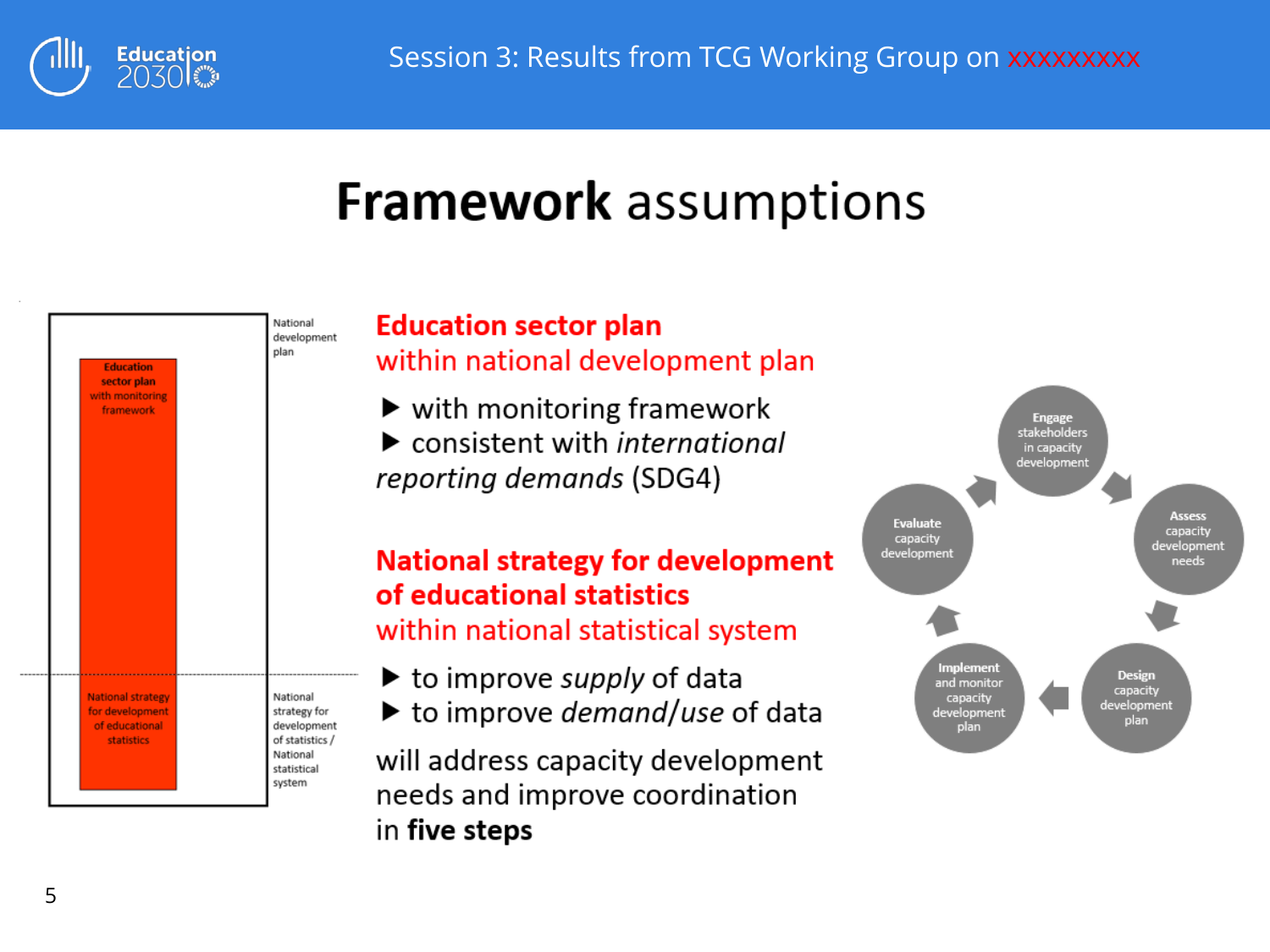

## **Framework** components

- Key areas where national education statistical capacity needs to be developed 1.
- Repository of capacity development **tools** for countries to inform their strategy 2. in these areas
- 3. Mapping of capacity development **initiatives** and funding possibilities for countries to support coordination
- " Work so far: broad outline of framework which is:
	- ...based on existing tools, including those produced under CapED
	- ...broad and generic with possibilities for adaptability at country level
	- ...designed around principles of guidance rather than prescription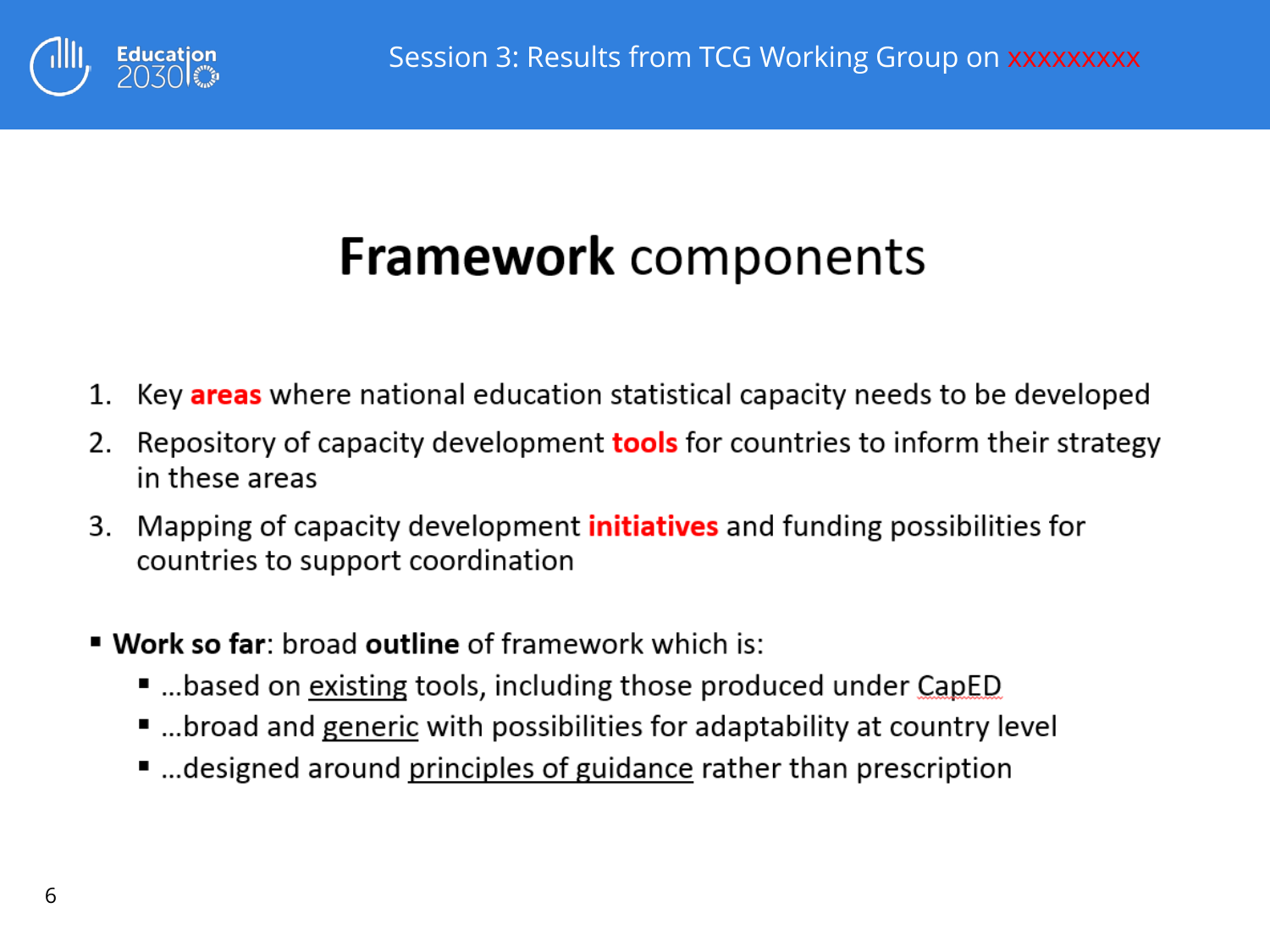

## **Framework outline**

|                            | 1.                            |                                    |                   |                   | 2.                  |                  |                   |               | 3.                   |
|----------------------------|-------------------------------|------------------------------------|-------------------|-------------------|---------------------|------------------|-------------------|---------------|----------------------|
|                            | <b>AREAS</b>                  |                                    |                   |                   | <b>TOOLS</b>        |                  |                   |               | <b>INITIATIVES</b>   |
| <b>Stage</b>               | <b>Activity</b>               | General                            | <b>School</b>     | <b>Household</b>  | <b>Learning</b>     | <b>Personnel</b> | <b>Financial</b>  | <b>School</b> | <b>AND FUNDING</b>   |
|                            |                               |                                    | census            | survey            | assessment          | data             | data              | survey        | <b>OPPORTUNITIES</b> |
|                            | .Develop sector plan          |                                    |                   |                   |                     |                  |                   |               |                      |
| <b>Engage stakeholders</b> | ·Institutionalize:            |                                    |                   |                   |                     |                  |                   |               |                      |
|                            | - within-country coordination |                                    |                   |                   |                     |                  |                   |               |                      |
|                            | - coordination with funders   |                                    |                   |                   |                     |                  |                   |               |                      |
|                            | .Map monitoring indicators    | <b>CapED Mapping sources to</b>    |                   |                   |                     |                  |                   |               |                      |
| <b>Assess needs</b>        | against data sources          | monitor SDG4                       |                   |                   |                     |                  |                   |               |                      |
|                            | . Assess data quality         |                                    | UIS/WB DQAF       | EPDC/IHSN         | <b>ACER/UIS ADP</b> | UNESCO CD        | <b>CapED DQAF</b> | US IES        |                      |
|                            |                               |                                    | <b>CapED DQAF</b> | WB LSMS           | and EAC             | Guidelines in    | public            | Compendium    |                      |
|                            |                               |                                    | admin data        | <b>CapED DQAF</b> | SABER               | Planning and     | expenditure       | of Classroom  |                      |
|                            |                               |                                    | SABER EMIS        | household         | Student             | Resource         | UIS/IIEP NEA      | Measures      |                      |
|                            |                               |                                    |                   | surveys           | Assessment          | Management       |                   |               |                      |
|                            | . Develop recommendations     | <b>CapED Needs/recommendations</b> |                   |                   |                     |                  |                   |               |                      |
| Design strategy/plan       | . Develop NSDES and capacity  | PARIS21 resources on NSDS          |                   |                   |                     |                  |                   |               |                      |
|                            | development plan              | <b>CapED Introduction to NSDES</b> |                   |                   |                     |                  |                   |               |                      |
|                            | .Data collection              |                                    |                   |                   |                     |                  |                   |               |                      |
| Implement strategy/plan    | .Data processing              |                                    |                   |                   |                     |                  |                   |               |                      |
|                            | . Data analysis               |                                    |                   |                   |                     |                  |                   |               |                      |
|                            | ·Publication                  |                                    |                   |                   |                     |                  |                   |               |                      |
|                            | ·Dissemination                |                                    |                   |                   |                     |                  |                   |               |                      |
|                            | .Data use                     |                                    |                   |                   |                     |                  |                   |               |                      |
|                            | ·Feedback                     |                                    |                   |                   |                     |                  |                   |               |                      |
|                            | ·Institutional development    |                                    |                   |                   |                     |                  |                   |               |                      |
|                            |                               |                                    |                   |                   |                     |                  |                   |               |                      |
| <b>Evaluate</b>            |                               |                                    |                   |                   |                     |                  |                   |               |                      |
|                            |                               |                                    |                   |                   |                     |                  |                   |               |                      |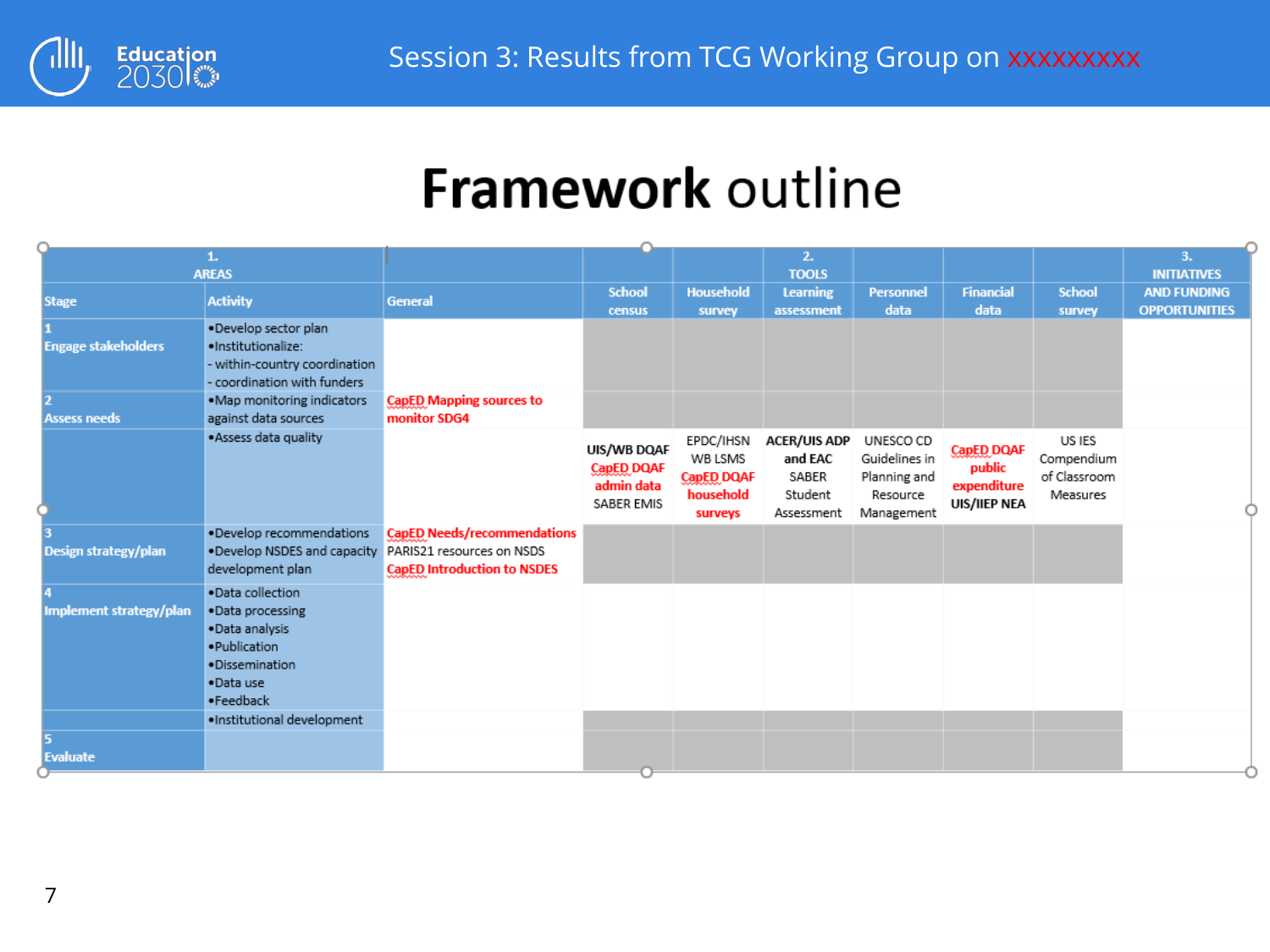

- 1. Complete the framework
- $\triangleright$  Develop further the structure of the framework and describe the elements in a complete narrative way
- $\triangleright$  Populate with existing tools (draft by december 2017))
- $\triangleright$  Validate the framework (Q1 of 2018)
- 2. Responses to gaps (in the course of the first half of 2018)
- $\triangleright$  Formulate responses to gaps
- $\triangleright$  Advocacy for use and funding of the framework